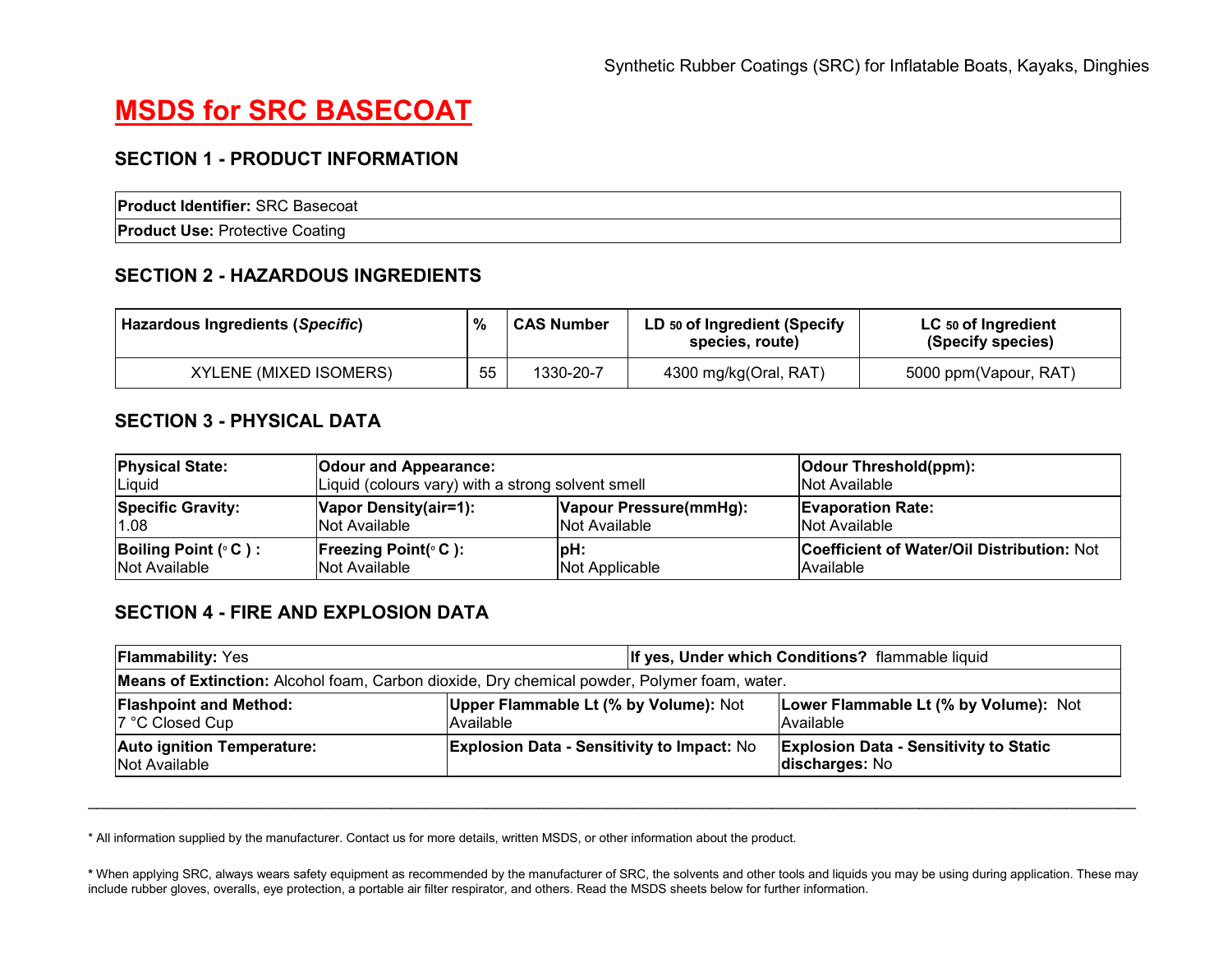**Hazardous Combustion Pdts:** sulphur dioxide, nitrogen oxides, carbon monoxide, calcium oxide, carbon dioxide, sulphur oxides, carbon monoxide, magnesium oxide, hydrogen chloride, phosgene, chlorine, chlorine dioxide.

#### **SECTION 5 - REACTIVITY DATA**

| <b>Chemical Stability: Stable</b>                                                                            | <b>If Yes, Under which Conditions?</b> Not Applicable                                                                             |
|--------------------------------------------------------------------------------------------------------------|-----------------------------------------------------------------------------------------------------------------------------------|
| Incompatibility with other substances: Yes                                                                   | <b>If yes, which ones?</b> Strong Acids, Strong Oxidizing agents, Strong Bases                                                    |
| <b>Reactivity, and under what conditions?</b> heat, sparks, open flame, generation of dust, ignition sources |                                                                                                                                   |
| hydrogen chloride, chlorine                                                                                  | Hazardous Decomposition Products: sulphur dioxide, carbon monoxide, nitrogen oxides, carbon dioxide, phosgene, hydrogen chloride, |

### **SECTION 6 - TOXICOLOGICAL PROPERTIES**

| <b>Route of Entry</b>                                                              | <b>Skin Contact: Yes</b> | <b>Absorption: Yes</b> | Eye Contact: Yes                                                                                                                                                                                                          | <b>Inhalation: Yes</b> | <b>Ingestion: Yes</b> |
|------------------------------------------------------------------------------------|--------------------------|------------------------|---------------------------------------------------------------------------------------------------------------------------------------------------------------------------------------------------------------------------|------------------------|-----------------------|
| <b>Effects to Acute exposure to Product:</b>                                       |                          |                        |                                                                                                                                                                                                                           |                        |                       |
|                                                                                    |                          |                        | XYLENE (MIXED ISOMERS) has been known to cause HEADACHE, FATIGUE, IRRITABILITY, LASSITUDE, NAUSEA, ANOREXIA,<br>FLATULENCE, IRRITATION OF THE EYES, NOSE, AND THROAT, MOTOR INCOORDINATION and IMPAIRMENT OF EQUILIBRIUM. |                        |                       |
| <b>Effects to Chronic exposure to Product:</b><br><b>IKIDNEY AND LIVER DAMAGE.</b> |                          |                        | XYLENE (MIXED ISOMERS) has been known to cause CONJUNCTIVITIS, DRYNESS OF THE NOSE, THROAT, AND SKIN, DERMATITIS,                                                                                                         |                        |                       |
| <b>Exposure Limits (Value, Units, By)</b><br>XYLENE (MIXED ISOMERS): 100 PPM ACGIH |                          |                        | Irritancy (if yes, explain)<br>XYLENE (MIXED ISOMERS) is a skin and eye irritant.                                                                                                                                         |                        |                       |
| Sensitization (if yes, explain)                                                    |                          |                        | Carcinogenicity (if yes, explain)                                                                                                                                                                                         |                        |                       |
| Reproductive Toxicity (if yes, explain)                                            |                          |                        | Teratogenicity (if yes, explain) XYLENE (MIXED ISOMERS) may<br>cause birth defects. (Xylene has teratogenic effects on some animals)                                                                                      |                        |                       |
| Mutagenicity (if yes, explain)                                                     |                          |                        | Synergistic Products (if yes, explain)                                                                                                                                                                                    |                        |                       |

#### **SECTION 7 - PREVENTIVE MEASURES**

| <b>Personal Protective Equipment</b>                                                                                                      | <b>Gloves: Yes</b> | <b>Respirator:</b> Yes | <b>Eye: Yes Footwear: No</b> | <b>Clothing: No</b> | <b>Other: No</b> |
|-------------------------------------------------------------------------------------------------------------------------------------------|--------------------|------------------------|------------------------------|---------------------|------------------|
| <b>If checked, specify type:</b> Gloves: BUTYL RUBBER Respirator: NIOSH APPROVED Eye: SPLASH RESISTANT                                    |                    |                        |                              |                     |                  |
| Engineering controls (specify such as ventilation, enclosed process): Use mechanical ventilation to reduce exposure, ground all equipment |                    |                        |                              |                     |                  |

\_\_\_\_\_\_\_\_\_\_\_\_\_\_\_\_\_\_\_\_\_\_\_\_\_\_\_\_\_\_\_\_\_\_\_\_\_\_\_\_\_\_\_\_\_\_\_\_\_\_\_\_\_\_\_\_\_\_\_\_\_\_\_\_\_\_\_\_\_\_\_\_\_\_\_\_\_\_\_\_\_\_\_\_\_\_\_\_\_\_\_\_\_\_\_\_\_\_\_\_\_\_\_\_\_\_\_\_\_\_\_\_\_\_\_\_\_\_\_\_\_

\* All information supplied by the manufacturer. Contact us for more details, written MSDS, or other information about the product.

**\*** When applying SRC, always wears safety equipment as recommended by the manufacturer of SRC, the solvents and other tools and liquids you may be using during application. These may include rubber gloves, overalls, eye protection, a portable air filter respirator, and others. Read the MSDS sheets below for further information.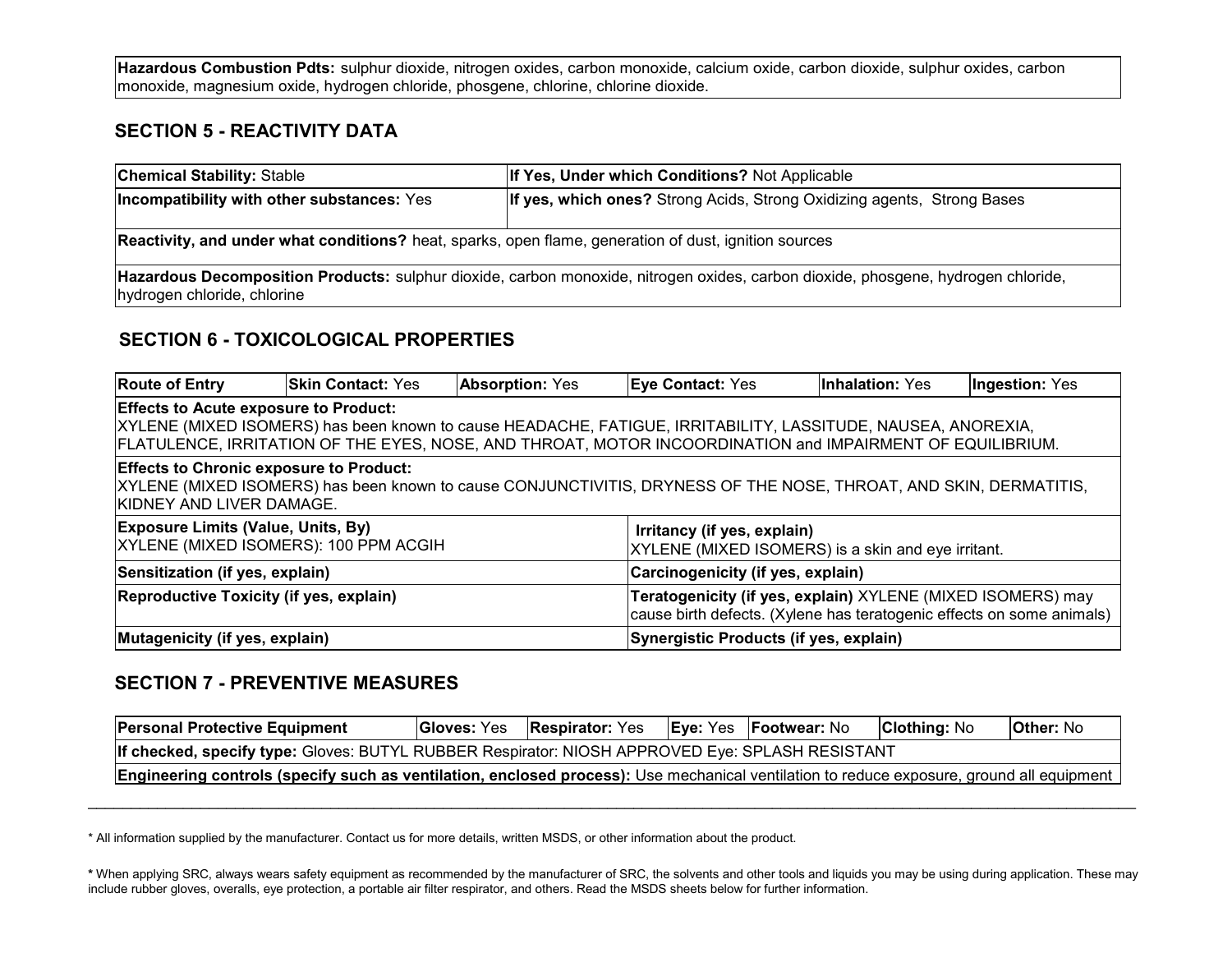land avoid exposure to open flames or sparks

**Leak and Spill Procedure:** Wear adequate protective equipment and eliminate all ignition sources. Contain spill with absorbent material and place in a suitable covered and labeled container for disposal

**Waste Disposal:** Check with Federal, Provincial and local government regulations and requirements prior to disposal

**Handling Procedures Equipment:** Use in a well-ventilated area. Do not use with incompatible substances and keep away from heat and all ignition sources. Use grounded and and non-sparking equipment only.

**Storage Requirements:** Store in a cool, well-ventilated area out of direct sunlight. Store away from heat and all ignition sources. Storage facility should be manufactured out of fire resistant materials.

**Special Shipping Information:** TDG Shipping Name: PAINT Classification: 3.2 Packing Group: II Identification Number: UN1263

#### **SECTION 8 - FIRST AID MEASURES**

**Inhalation:** Remove to fresh air. Get medical help if there is any breathing difficulty

**Ingestion:** Do not induce vomiting unless directed by a physician. If conscious and alert, give two glasses of water. Seek medical attention immediately

**Skin Contact:** Remove Contaminated clothing (including shoes) and wash before reuse. Flush with large amounts of soap and water. If irritation lpersists, seek medical attention.

**Eye Contact:** Flush eyes with large amounts of lukewarm water for 20 minutes, while holding eyelids open or until irritation subsides. If irritation persists, get medical attention.

# **MSDS for SRC TOPCOAT**

#### **SECTION 1 - PRODUCT INFORMATION**

**Product Identifier:** SRC Topcoat - Grey

**Product Use:** Protective Coating

#### **SECTION 2 - HAZARDOUS INGREDIENTS**

| Hazardous Ingredients (Specific) | $\%$ | <b>CAS Number</b> | LD 50 of Ingredient<br>(Specify species, route) | LC 50 of Ingredient (Specify<br>species) |
|----------------------------------|------|-------------------|-------------------------------------------------|------------------------------------------|
| ZINC OXIDE                       | 3.12 | 1314-13-2         | 7950 mg/kg (Oral, MOUTH)                        | Not Available                            |
|                                  |      |                   |                                                 |                                          |

\* All information supplied by the manufacturer. Contact us for more details, written MSDS, or other information about the product.

**\*** When applying SRC, always wears safety equipment as recommended by the manufacturer of SRC, the solvents and other tools and liquids you may be using during application. These may include rubber gloves, overalls, eye protection, a portable air filter respirator, and others. Read the MSDS sheets below for further information.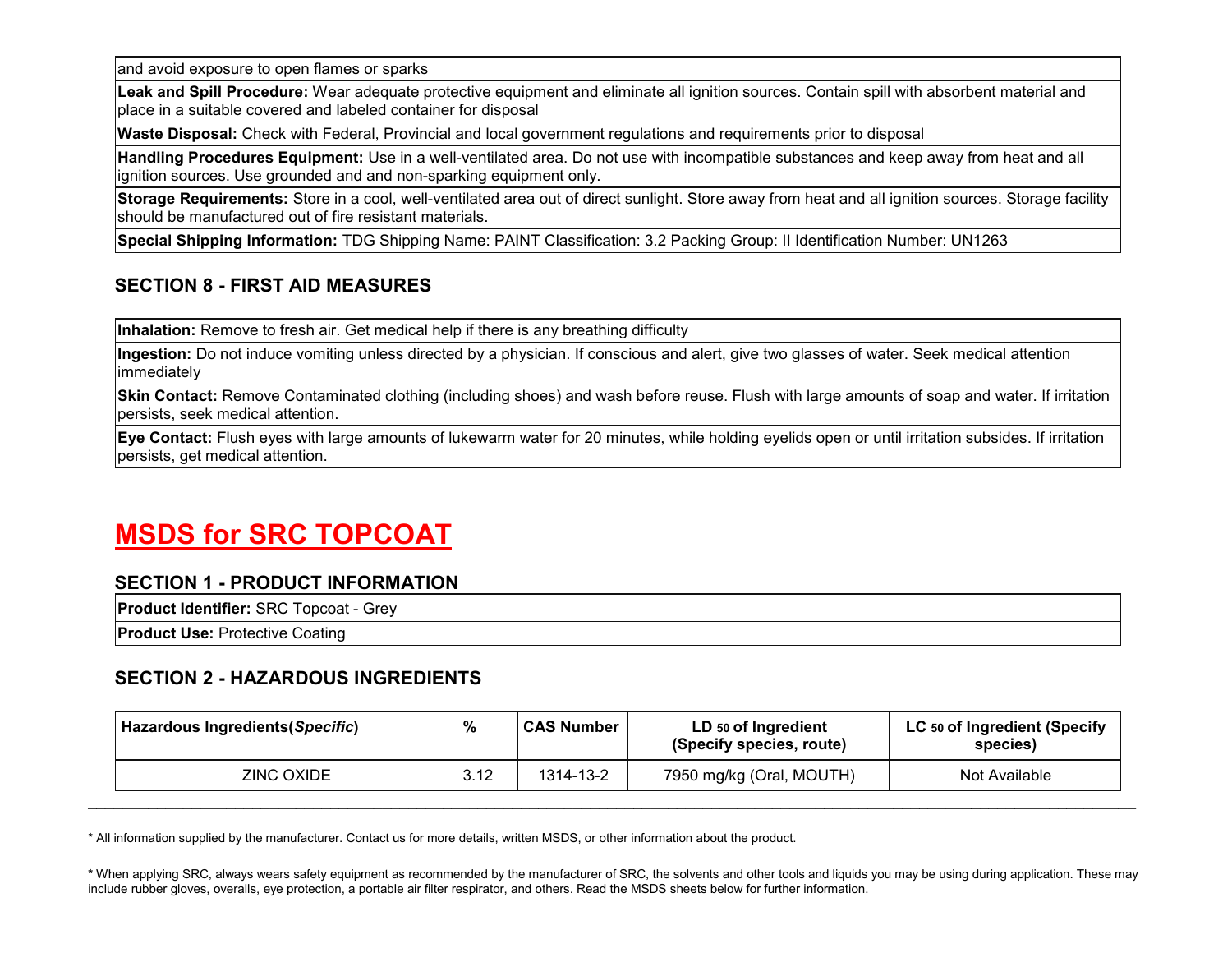| <b>SILICA</b><br>OUART <sub>7</sub><br>INF<br>PDVC<br>≒I Ai<br>∿ ∧ N<br>the contract of the contract of the contract of the contract of the contract of the contract of the contract of<br>$\sim$ $\sim$ | $\overline{ }$ | $\sim$<br>·bu | NOL.<br>allat | ilable<br>Not |
|----------------------------------------------------------------------------------------------------------------------------------------------------------------------------------------------------------|----------------|---------------|---------------|---------------|
|----------------------------------------------------------------------------------------------------------------------------------------------------------------------------------------------------------|----------------|---------------|---------------|---------------|

#### **SECTION 3 - PHYSICAL DATA**

| <b>Physical State:</b>                      | <b>Odour and Appearance:</b>       |                        | <b>Odour Threshold(ppm):</b>           |
|---------------------------------------------|------------------------------------|------------------------|----------------------------------------|
| Liquid                                      | liquid with a slight ammonia smell |                        | <b>INot Available</b>                  |
| <b>Specific Gravity:</b>                    | Vapour Density(air=1):             | Vapour Pressure(mmHg): | <b>Evaporation Rate:</b>               |
| 1.27                                        | INot Available                     | INot Available         | <b>INot Available</b>                  |
| <b>Boiling Point(<math>\circ</math> C):</b> | <b>Freezing Point(°C):</b>         | pH:                    | Coefficient of Water/Oil Distribution: |
| Greater than 100°C                          | Less than $0^{\circ}$ C            | $ 8.5 - 9.5 $          | <b>INot Available</b>                  |

### **SECTION 4 - FIRE AND EXPLOSION DATA**

| <b>Flammability: No</b>                                                                                              |                                                        | If yes, Under which Conditions? Not Applicable                                                       |
|----------------------------------------------------------------------------------------------------------------------|--------------------------------------------------------|------------------------------------------------------------------------------------------------------|
| Means of Extinction: Alcohol foam, Carbon dioxide, Dry chemical powder, Polymer foam                                 |                                                        |                                                                                                      |
| <b>Flashpoint and Method:</b><br>Not Applicable                                                                      |                                                        | Upper Flammable Lt (% by Volume):Not Applicable Lower Flammable Lt (% by Volume):Not  <br>Applicable |
| <b>Auto ignition Temperature:</b><br>Not Applicable                                                                  | <b>Explosion Data - Sensitivity to Impact:</b><br>INo. | <b>Explosion Data - Sensitivity to Static</b><br>discharges: No                                      |
| Hazardous Combustion Pdts: carbon monoxide, carbon dioxide, calcium oxide, ammonia, nitrogen oxides, magnesium oxide |                                                        |                                                                                                      |

#### **SECTION 5 - REACTIVITY DATA**

| <b>Chemical Stability: Stable</b>                                            | <b>If Yes, Under which Conditions?</b> Not Applicable                           |
|------------------------------------------------------------------------------|---------------------------------------------------------------------------------|
| Incompatibility with other substances: Yes                                   | <b>If yes, which ones?</b> Strong Acids Strong Oxidizing agents<br>Strong Bases |
| Reactivity, and under what conditions?                                       |                                                                                 |
| Hazardous Decomposition Products: carbon monoxide, carbon dioxide, aldehydes |                                                                                 |

### **SECTION 6 - TOXICOLOGICAL PROPERTIES**

| <b>Skin</b><br><b>Route of E</b><br>$\sim$<br>Eve<br>linhalation:<br><b>Contact: Yes</b><br><b>Absorption</b><br>Yes<br>Yes<br>Yes<br>Yes<br>Entrv<br>∴ontactٽ<br>lIngestion: |
|-------------------------------------------------------------------------------------------------------------------------------------------------------------------------------|
|-------------------------------------------------------------------------------------------------------------------------------------------------------------------------------|

\_\_\_\_\_\_\_\_\_\_\_\_\_\_\_\_\_\_\_\_\_\_\_\_\_\_\_\_\_\_\_\_\_\_\_\_\_\_\_\_\_\_\_\_\_\_\_\_\_\_\_\_\_\_\_\_\_\_\_\_\_\_\_\_\_\_\_\_\_\_\_\_\_\_\_\_\_\_\_\_\_\_\_\_\_\_\_\_\_\_\_\_\_\_\_\_\_\_\_\_\_\_\_\_\_\_\_\_\_\_\_\_\_\_\_\_\_\_\_\_\_

\* All information supplied by the manufacturer. Contact us for more details, written MSDS, or other information about the product.

**\*** When applying SRC, always wears safety equipment as recommended by the manufacturer of SRC, the solvents and other tools and liquids you may be using during application. These may include rubber gloves, overalls, eye protection, a portable air filter respirator, and others. Read the MSDS sheets below for further information.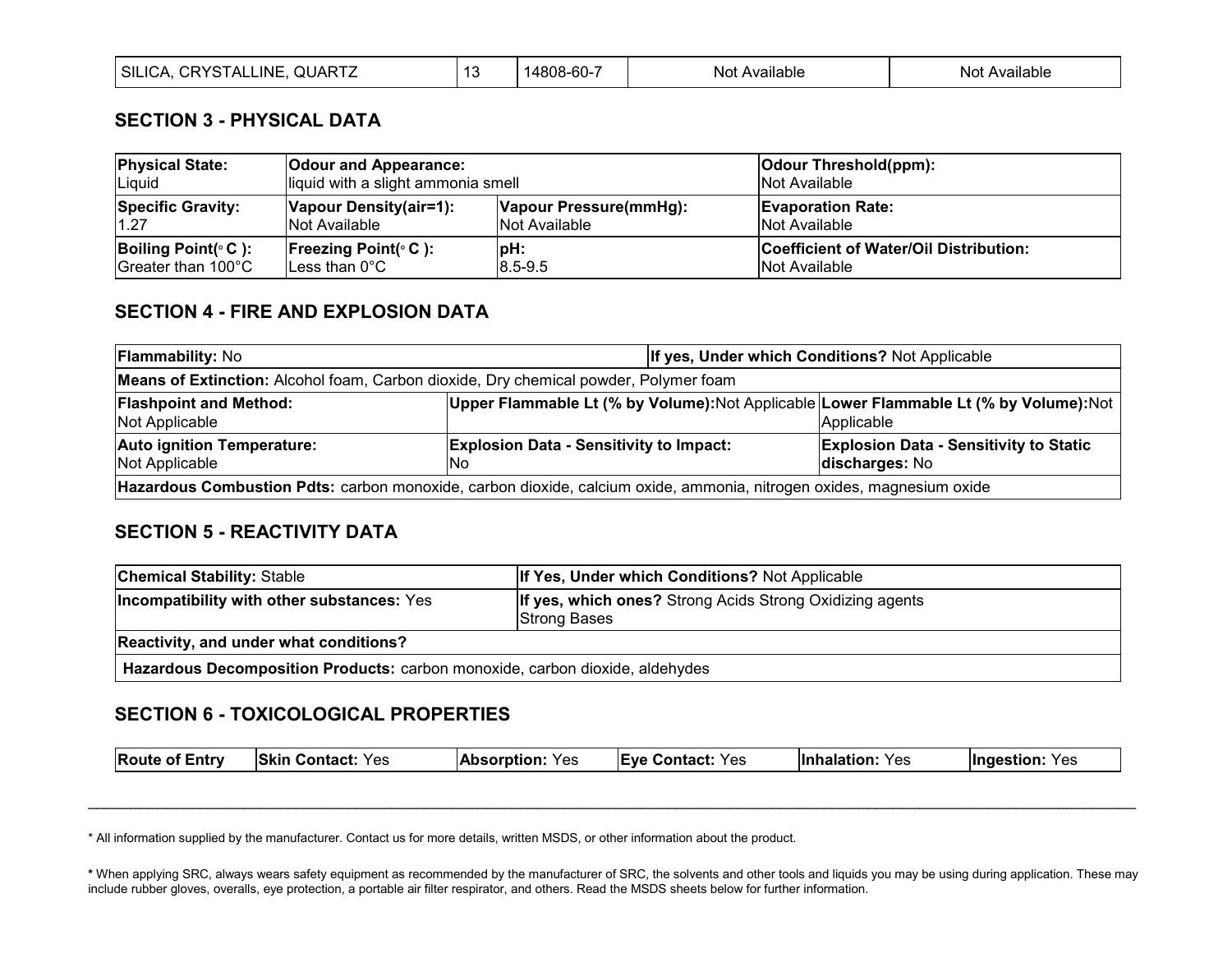#### **Effects to Acute exposure to Product:**

ZINC OXIDE has been known to cause METAL FUME FEVER (FLU LIKE SYMPTOMS; SWEATING, SHIVERING HEADACHE, FEVER, NAUSEA, VOMITING and AND TIREDNESS).

#### **Effects to Chronic exposure to Product:**

SILICA, CRYSTALLINE, QUARTZ has been known to cause PROLONGED OR REPEATED EXPOSURE OF CRYSTALLINE SILICA DUST MAY CAUSE SILICOSIS.

| <b>Exposure Limits (Value, Units, By)</b><br>ZINC OXIDE: 10 mg/m3 ACGIH<br>SILICA, CRYSTALLINE, QUARTZ: 0.1 mg/m3<br><b>ACGIH</b> | Irritancy (if yes, explain)<br>ZINC OXIDE is a skin and eye irritant. SILICA, CRYSTALLINE, QUARTZ is a skin and eye<br>lirritant.                                                                      |
|-----------------------------------------------------------------------------------------------------------------------------------|--------------------------------------------------------------------------------------------------------------------------------------------------------------------------------------------------------|
| Sensitization (if yes, explain)                                                                                                   | Carcinogenicity (if yes, explain) SILICA, CRYSTALLINE, QUARTZ is considered to be a<br>suspected human carcinogen (A2) by ACGHI. SILICA, CRYSTALLINE, QUARTZ is<br>carcinogenic to humans (1) by IARC. |
| Reproductive Toxicity (if yes, explain)                                                                                           | Teratogenicity (if yes, explain)                                                                                                                                                                       |
| Mutagenicity (if yes, explain)                                                                                                    | Synergistic Products (if yes, explain)                                                                                                                                                                 |

#### **SECTION 7 - PREVENTIVE MEASURES**

| <b>Personal Protective</b><br>Equipment                                                                                                                                                                                  | <b>Gloves: No</b> | <b>Respirator: Yes</b> | Eye: No | <b>Footwear: No</b> | <b>Clothing: No</b> | <b>Other: No</b> |  |  |
|--------------------------------------------------------------------------------------------------------------------------------------------------------------------------------------------------------------------------|-------------------|------------------------|---------|---------------------|---------------------|------------------|--|--|
| If checked, specify type: Respirator: DUST MASK, WHEN SANDING                                                                                                                                                            |                   |                        |         |                     |                     |                  |  |  |
| Engineering controls (specify such as ventilation, enclosed process):<br>Use mechanical ventilation to reduce exposure, ground all equipment and avoid exposure to open flames or sparks                                 |                   |                        |         |                     |                     |                  |  |  |
| Leak and Spill Procedure: Wear adequate protective equipment and eliminate all ignition sources. Contain spill with absorbent material and<br>place in a suitable covered and labeled container for disposal             |                   |                        |         |                     |                     |                  |  |  |
| Waste Disposal: Check with Federal, Provincial and local government regulations and requirements for disposal                                                                                                            |                   |                        |         |                     |                     |                  |  |  |
| <b>Handling Procedures Equipment:</b> Use in a well-ventilated area. Do not use with incompatible substances and keep away from heat and all<br>lignition sources. Use grounded and non-sparking equipment only.         |                   |                        |         |                     |                     |                  |  |  |
| <b>Storage Requirements:</b><br>Store in a cool, well-ventilated area out of direct sunlight. Store away from heat and all ignition sources. Storage facility should be manufactured<br>out of fire resistant materials. |                   |                        |         |                     |                     |                  |  |  |
| <b>Special Shipping Information: None Required</b>                                                                                                                                                                       |                   |                        |         |                     |                     |                  |  |  |

## **SECTION 8 - FIRST AID MEASURES**

\* All information supplied by the manufacturer. Contact us for more details, written MSDS, or other information about the product.

**\*** When applying SRC, always wears safety equipment as recommended by the manufacturer of SRC, the solvents and other tools and liquids you may be using during application. These may include rubber gloves, overalls, eye protection, a portable air filter respirator, and others. Read the MSDS sheets below for further information.

\_\_\_\_\_\_\_\_\_\_\_\_\_\_\_\_\_\_\_\_\_\_\_\_\_\_\_\_\_\_\_\_\_\_\_\_\_\_\_\_\_\_\_\_\_\_\_\_\_\_\_\_\_\_\_\_\_\_\_\_\_\_\_\_\_\_\_\_\_\_\_\_\_\_\_\_\_\_\_\_\_\_\_\_\_\_\_\_\_\_\_\_\_\_\_\_\_\_\_\_\_\_\_\_\_\_\_\_\_\_\_\_\_\_\_\_\_\_\_\_\_